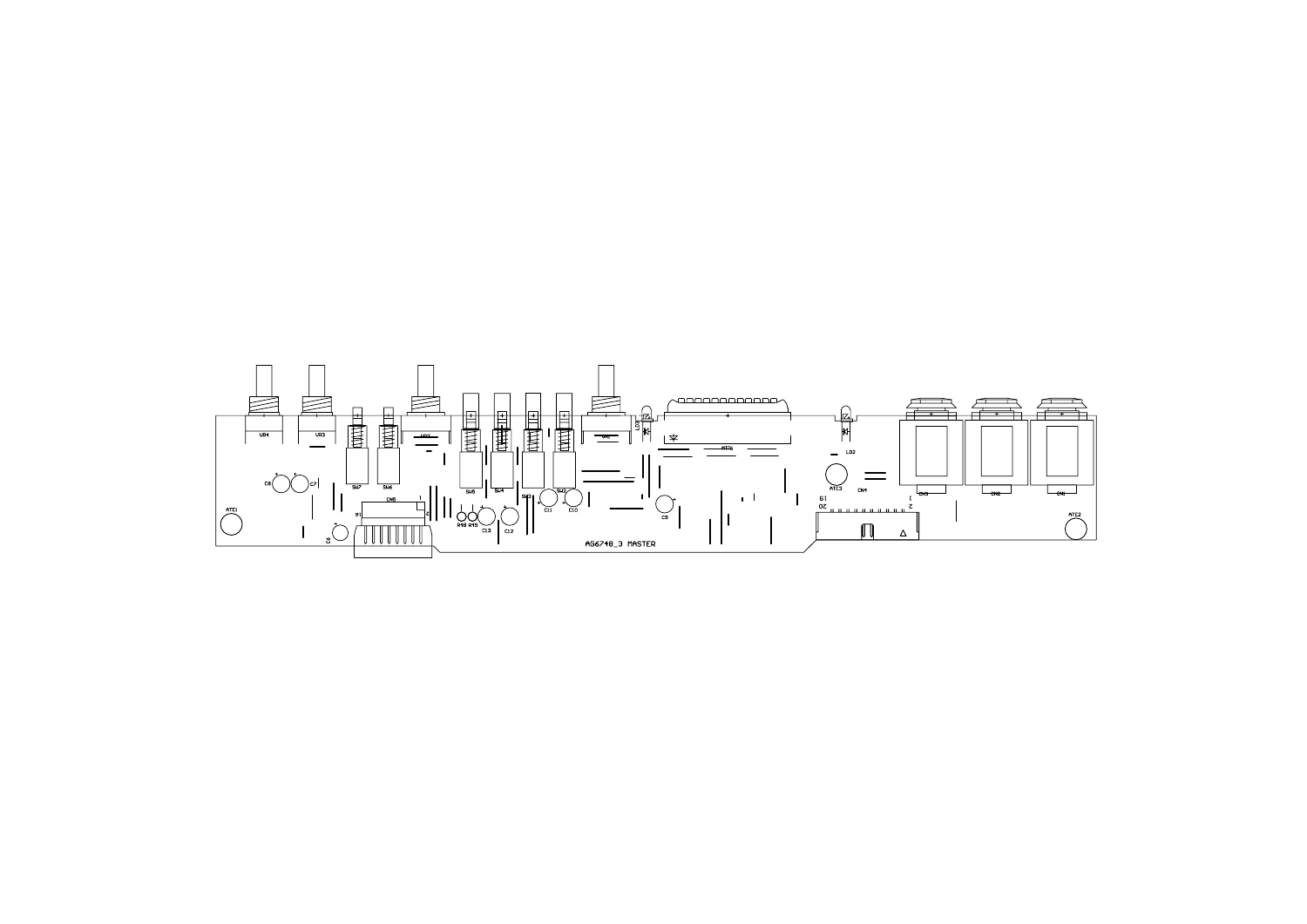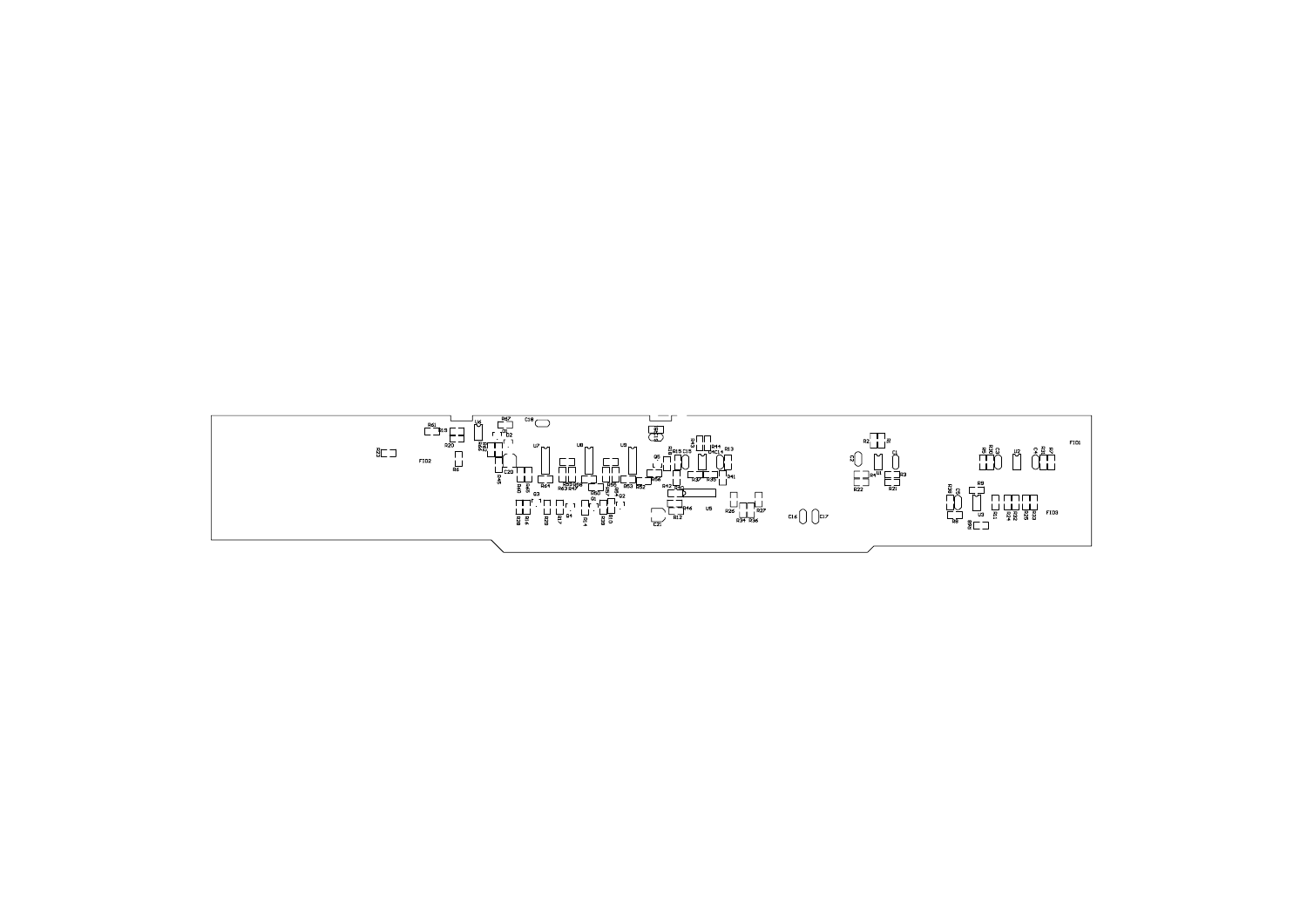| d           |                                                                                                                                                                                                                                                                                                     |                            |                            |                                                                    |                                                                                 |
|-------------|-----------------------------------------------------------------------------------------------------------------------------------------------------------------------------------------------------------------------------------------------------------------------------------------------------|----------------------------|----------------------------|--------------------------------------------------------------------|---------------------------------------------------------------------------------|
| c           |                                                                                                                                                                                                                                                                                                     | C6748_3P1<br>C6748_3P1.Sch | C6748_3P2<br>C6748_3P2.Sch | C6748_3P3<br>C6748_3P3.Sch                                         |                                                                                 |
| $\mathbf b$ |                                                                                                                                                                                                                                                                                                     |                            |                            |                                                                    |                                                                                 |
|             |                                                                                                                                                                                                                                                                                                     |                            |                            |                                                                    |                                                                                 |
| ÷.          | BA<br>CHK<br><b>ALLEN&amp;HEATH</b><br>Kernick Industrial Estate,<br>Penryn, Cornwall,<br>England. TR10 9LU<br>ISSUE BY<br>DATE<br>A MG 02/05/06<br>B AAT 25-10-06<br>1 AAT 07-12-06<br>2 AAT 01-02-07<br>3 AAT 25-06-07<br>Tel: +44 (0)1326 372070<br>Fax: +44 (0)1326 370153<br>FILE: C6748_3.Sch |                            |                            | * All parts to be RoHS Compliant *<br>PRINTED: 14:45:08 3-Jul-2007 | <b>ZED MASTER</b><br>TITLE:<br>PAGE:<br>DRG No: C6748<br>ISSUE: 3 SHEET: 0 OF 3 |
|             | $\overline{A}$<br>$\overline{B}$                                                                                                                                                                                                                                                                    | ᠸ                          | $\overline{\mathsf{D}}$    | Έ<br>F                                                             | G<br>$H_{\Gamma}$                                                               |

e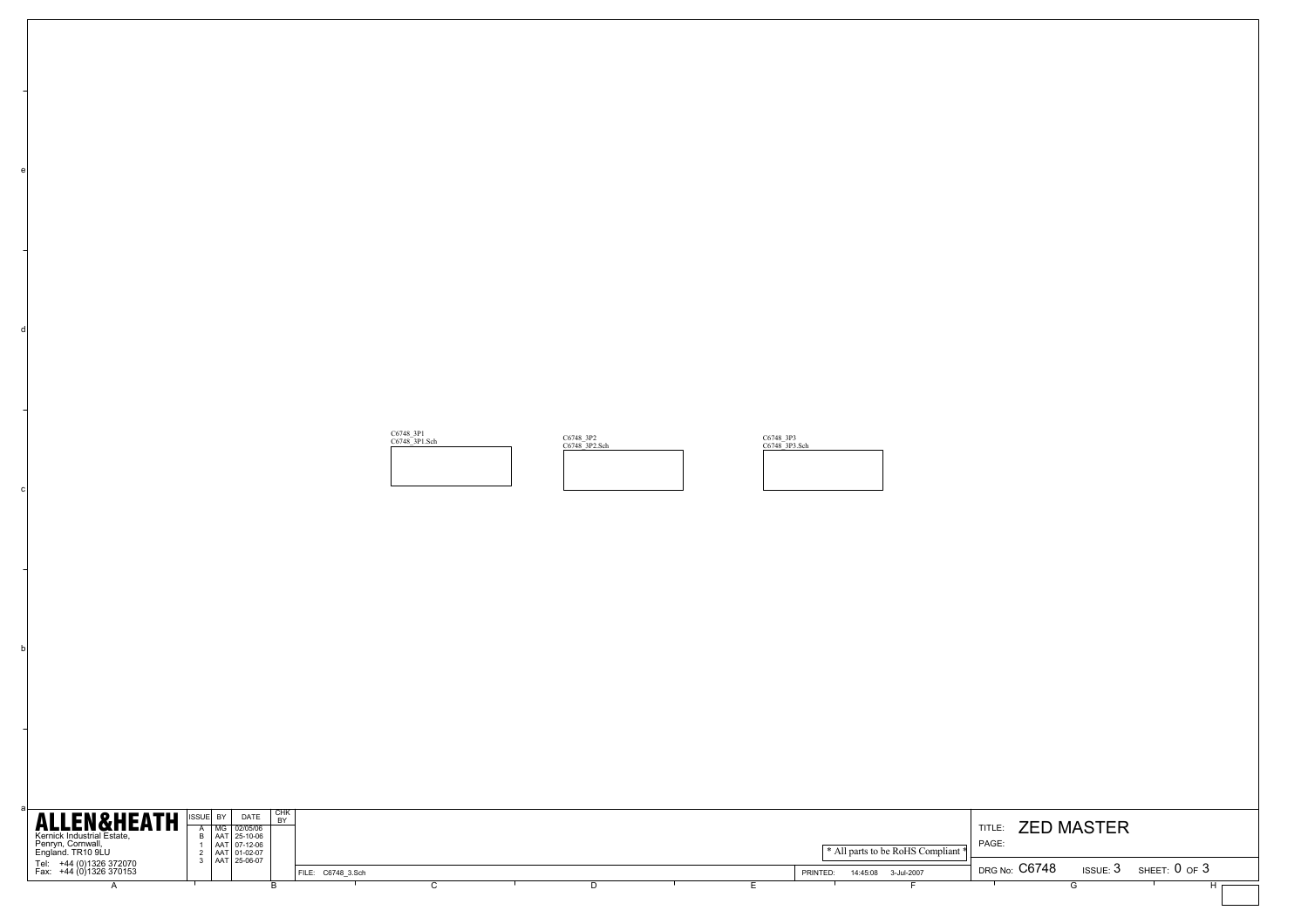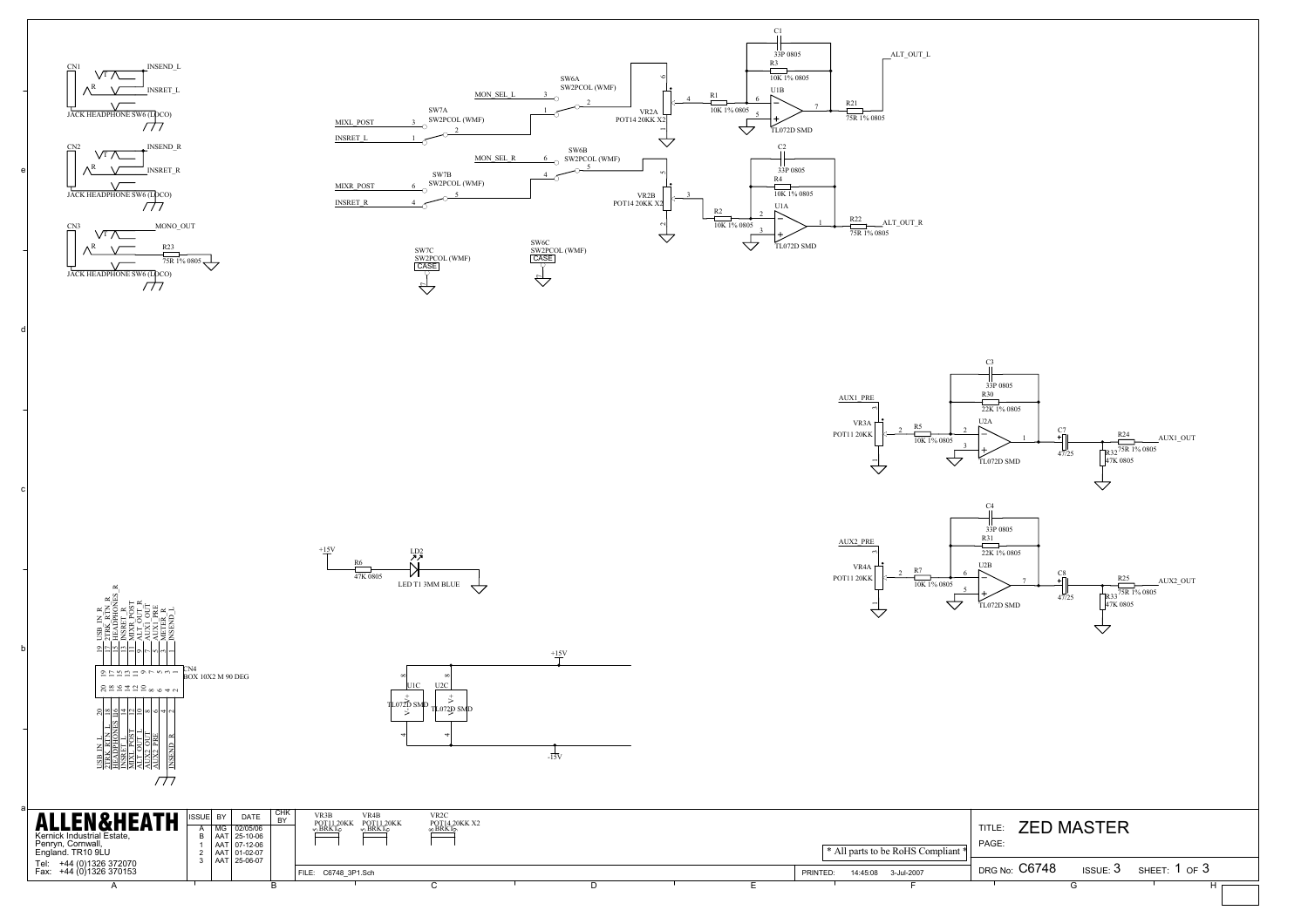